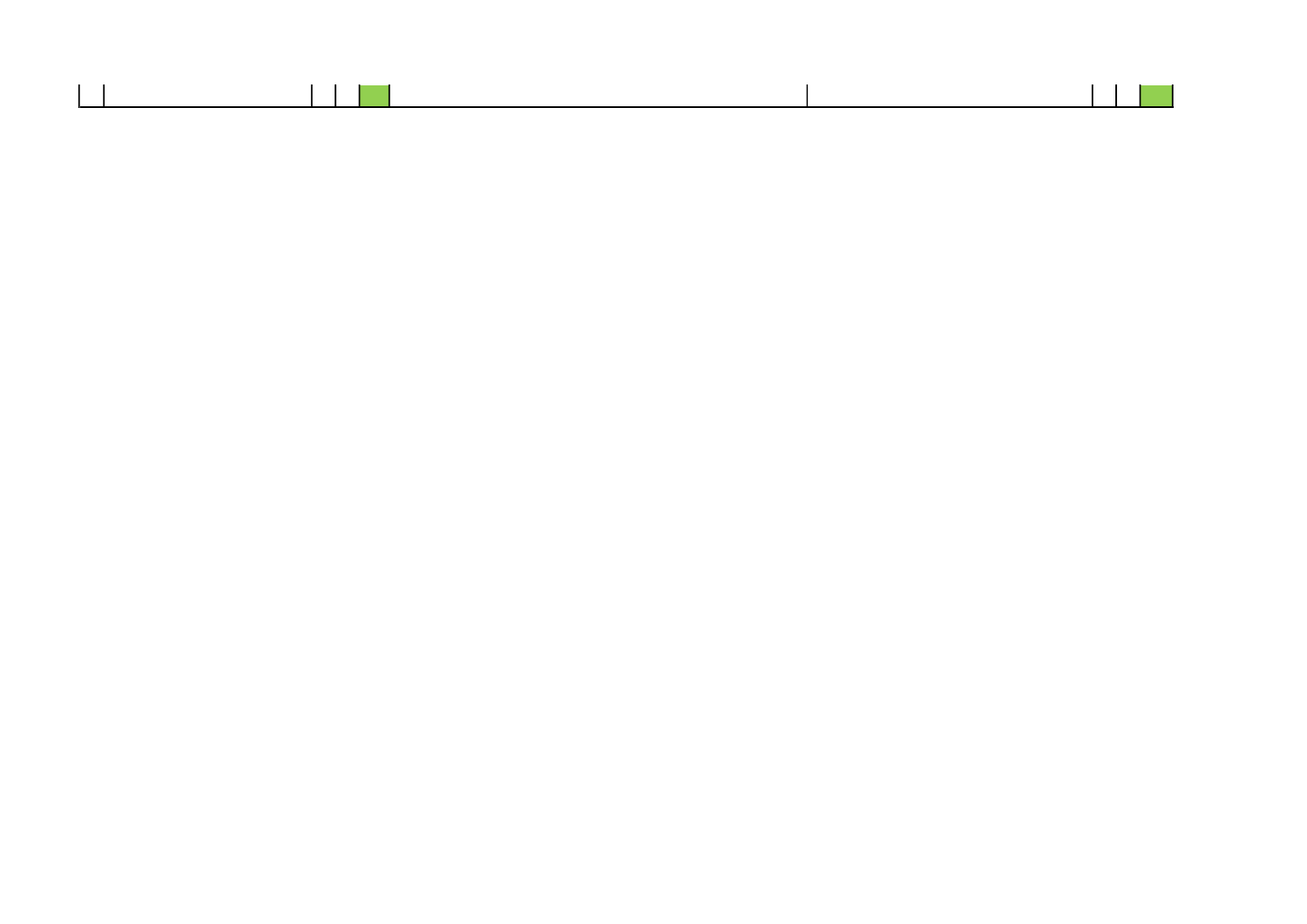| <b>No</b> | Hazard                           |                | Control        |    |                                                                                                                                                               |                                                                                                                                                                                                                                                                                                                              | <b>Existing Risk</b> |     | <b>Control Measures</b> | <b>Additional Controls Required</b> | Risidual<br><b>Risk Rating</b> |  |  | $\overline{2}$ |
|-----------|----------------------------------|----------------|----------------|----|---------------------------------------------------------------------------------------------------------------------------------------------------------------|------------------------------------------------------------------------------------------------------------------------------------------------------------------------------------------------------------------------------------------------------------------------------------------------------------------------------|----------------------|-----|-------------------------|-------------------------------------|--------------------------------|--|--|----------------|
|           |                                  | ١s             |                | RR |                                                                                                                                                               |                                                                                                                                                                                                                                                                                                                              | s                    | ΙL. | RR                      |                                     |                                |  |  |                |
|           | 3 Main Hall                      | $\vert$ 3      | 4 <sup>1</sup> |    | 12 Door handles, light switches, window catches, tables, chairs<br>backs and arms.<br>Windows should be open for ventilation if possible                      | All touch points which include light<br>switches, door handles etc will be all<br>cleaned by the Caretaker prior to any<br>group/function taking place.<br>The tables will be wiped down and stored<br>away, same applies with the chairs.<br>Hand Sanitiser station at each entrance to<br>be used on entry to the building | 3                    |     | 3                       | 9                                   |                                |  |  |                |
|           | 4 Tiered Seating                 | -3 I           | 3              |    | 9 Metal sides which are manually installed will require wiping<br>down when installed and when removed before storing away                                    | Wipe down all metal sides when seating<br>is in the out position.                                                                                                                                                                                                                                                            | $\overline{2}$       |     | $\overline{3}$          | 6                                   |                                |  |  |                |
|           | 5 Maximum users in the Main Hall | 3 <sup>1</sup> | 4 <sup>1</sup> |    | 12 The hall can now have the full capacity of users 218<br>Booking system in place for the hall, any groups must have a<br>booking/logging in procedure.      | Tables and chairs can be used, hirer may<br>still have some social distanceing between<br>tables and chairs<br>Hirers to monitor how many persons<br>entering the hall,                                                                                                                                                      | $\overline{2}$       |     | 3 <sup>1</sup>          | 6                                   |                                |  |  |                |
|           |                                  |                |                |    | Contractors to book in with the office when working in the<br>Civic Hall.<br>Staff to book in at the main office so we are aware of who is in<br>the building |                                                                                                                                                                                                                                                                                                                              |                      |     |                         |                                     |                                |  |  |                |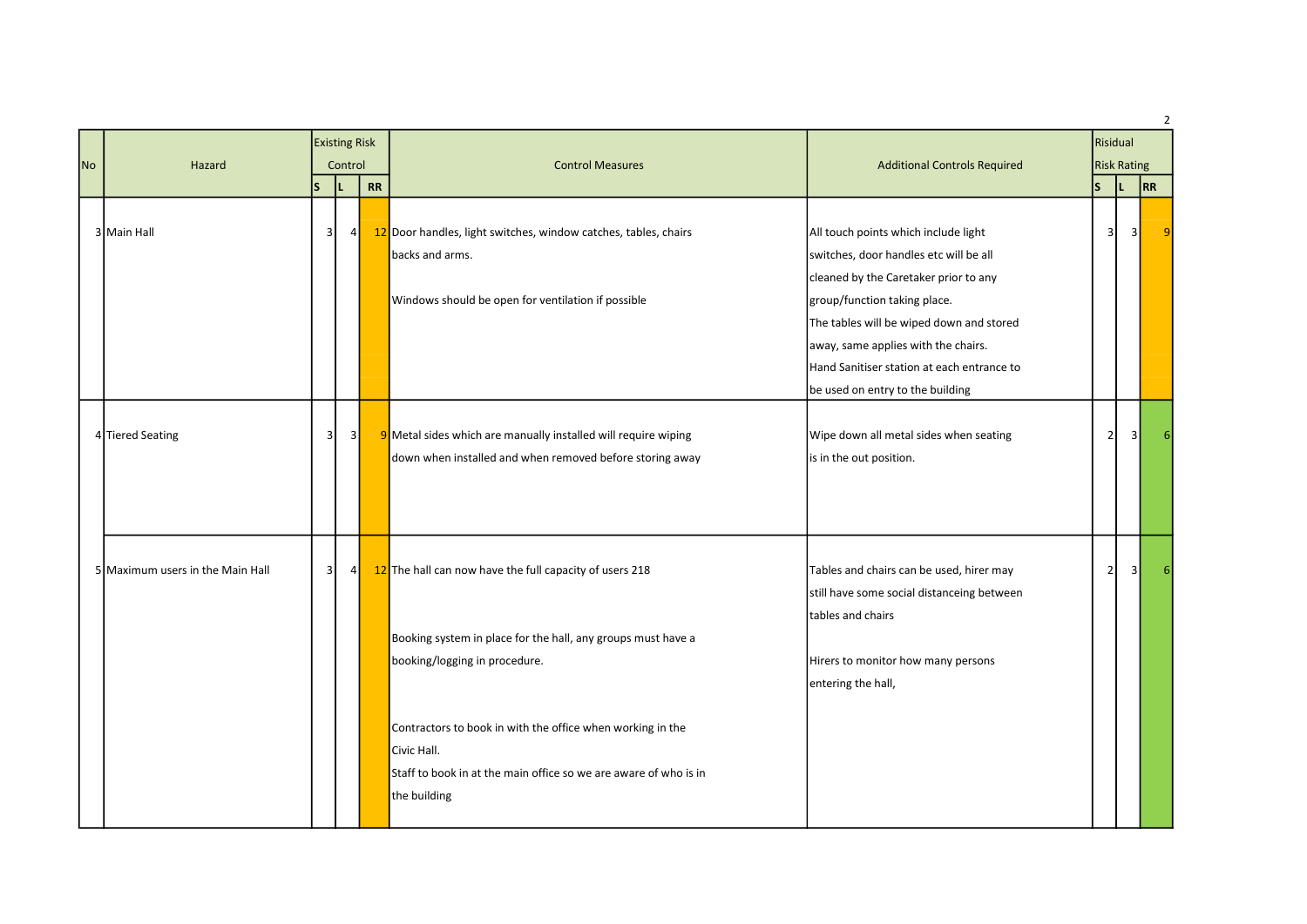| <b>No</b> | Hazard                              | <b>Existing Risk</b><br>Control |    |           | <b>Control Measures</b>                                                                                                                                                                                                                                                           | <b>Additional Controls Required</b>                                                                                                                                                                                                              | Risidual<br><b>Risk Rating</b> |                |    |
|-----------|-------------------------------------|---------------------------------|----|-----------|-----------------------------------------------------------------------------------------------------------------------------------------------------------------------------------------------------------------------------------------------------------------------------------|--------------------------------------------------------------------------------------------------------------------------------------------------------------------------------------------------------------------------------------------------|--------------------------------|----------------|----|
|           |                                     | ls.                             | IL | <b>RR</b> |                                                                                                                                                                                                                                                                                   |                                                                                                                                                                                                                                                  | s                              |                | RR |
|           | 6 Meeting Rooms:<br>Council Chamber | $\vert$                         | 3  |           | 12 All light switches, door handles, window handles, tables and<br>chairs are cleaned by the caretaker prior to the hirer using<br>the room.<br>The Council Chamber could be used for smaller group.<br>All table and chairs to be cleaned after use before being<br>stored away. | Hirers to confirm how many persons will<br>be using the rooms<br>Tables and chairs may be used for any<br>set up<br>Caretaker to clean prior to any booking.<br>Sanitiser and wipes to still be avaliable<br>for use to wipe down tables, chairs | $\overline{2}$                 | 31             |    |
|           | 7 Shaun Hadley                      | $\vert$                         | 3  |           | 12 Tables and chairs may be set up with social distancing<br>between tables and chairs if required<br>Room cleaned before any booking taking place.<br>If no bookings both rooms to be kept locked.                                                                               | Tables and chairs cleaned prior to the<br>room to be used.<br>Caretaker to clean down all touch points                                                                                                                                           | 2                              | 3 <sup>1</sup> |    |

 $\overline{\mathbf{3}}$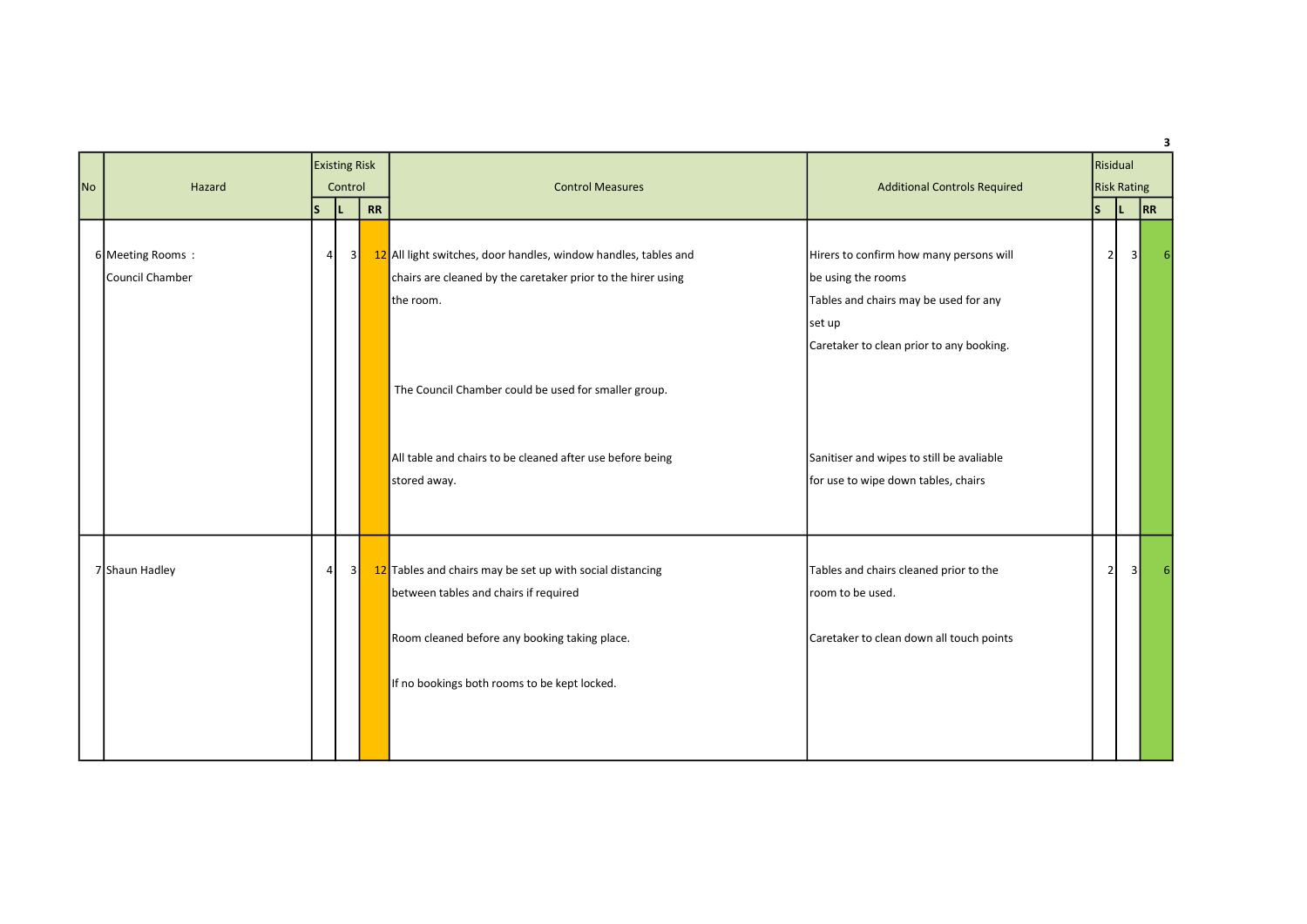| <b>No</b> | Hazard    | Control        |     | <b>Existing Risk</b>     |                                                                                                                                                                                                          |                                                                                                                                                                                                                                                                                       |   |                | <b>Control Measures</b> | <b>Additional Controls Required</b> | Risidual<br><b>Risk Rating</b> |  |  |  |
|-----------|-----------|----------------|-----|--------------------------|----------------------------------------------------------------------------------------------------------------------------------------------------------------------------------------------------------|---------------------------------------------------------------------------------------------------------------------------------------------------------------------------------------------------------------------------------------------------------------------------------------|---|----------------|-------------------------|-------------------------------------|--------------------------------|--|--|--|
|           |           | ls.            | IL. | $\overline{\mathsf{RR}}$ |                                                                                                                                                                                                          |                                                                                                                                                                                                                                                                                       | s | ΙL             |                         | RR                                  |                                |  |  |  |
|           | 8 Kitchen | 3 <sup>1</sup> | 4   |                          | 12 All surfaces cleaned, all touch points cleaned.<br>Hot water Drinks machine can be used but to be cleaned<br>down after use.                                                                          | Kitchen will be cleaned before any booking<br>taking place.<br>All touch points cleaned along with the<br>floor.<br>All cutlery and utencils should be accounted<br>for before bookings take place and checked<br>after bookings have left<br>Washing of hands - sign to be displayed |   | 2              | 3 <sup>1</sup>          |                                     |                                |  |  |  |
|           | 9 Toilets | 3 <sup>1</sup> | 3   |                          | 9 Toilets are for use when any bookings are in the hall<br>Doors in corridor kept open for ventilation<br>Toilets are cleaned before any bookings take place and are<br>cleaned after the hirer has left | Signs displayed to explain how to wash<br>hands correctly                                                                                                                                                                                                                             |   | $\overline{2}$ | $\overline{\mathbf{3}}$ |                                     |                                |  |  |  |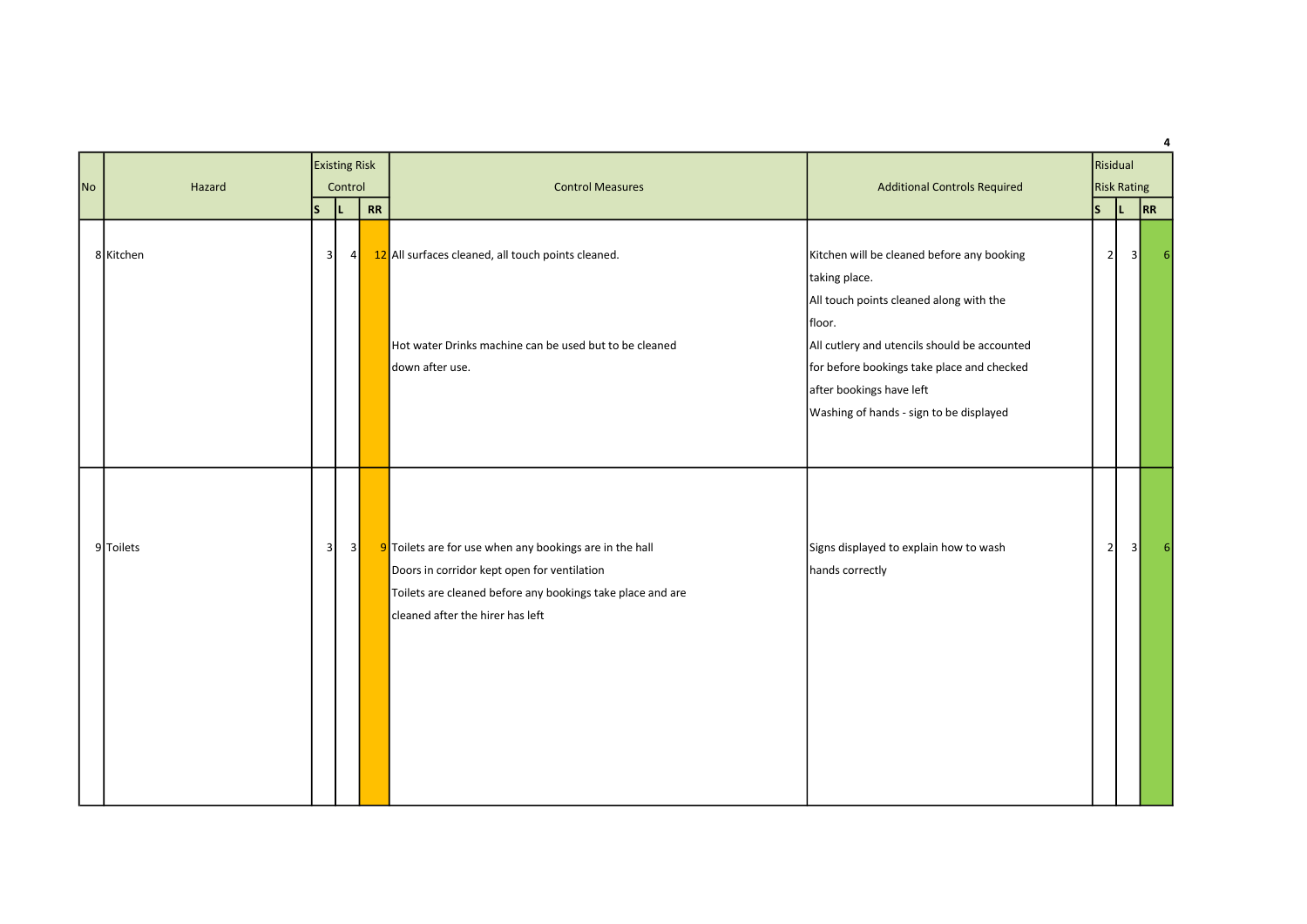| <b>No</b> | Hazard                  | <b>Existing Risk</b><br>Control |                       |    |                                                                                                                                                                                                       |                                                                                                      | <b>Control Measures</b> | <b>Additional Controls Required</b> | Risidual<br><b>Risk Rating</b> |  |  |
|-----------|-------------------------|---------------------------------|-----------------------|----|-------------------------------------------------------------------------------------------------------------------------------------------------------------------------------------------------------|------------------------------------------------------------------------------------------------------|-------------------------|-------------------------------------|--------------------------------|--|--|
|           | 10 Ventilation          | ls<br>$\overline{2}$            | IL.<br>3 <sup>1</sup> | RR | 6 The main hall - doors and windows may be kept open to allow<br>air to flow through for ventilation<br>Council Chamber and Shaun Hadley doors may be kept open.<br>Kitchen shutters to be left open. | Extractor ventilation in main hall to be<br>switched on.                                             | ls.<br>$\overline{2}$   | RR<br>21                            |                                |  |  |
|           | 11 Emergency Procedures | 4                               | $4\vert$              |    | 16 Leave building by nearest exit.<br>Gather at assembly poit as indicated on Emergency<br>evacuation signs.<br>Use hand sanitiser on re-entry to building                                            | In a controlled manner by person in charge<br>of the group.                                          | $\overline{2}$          | 31                                  |                                |  |  |
|           |                         |                                 |                       |    | Senior Person in building to assume control.                                                                                                                                                          | Office staff require training to act as<br>responsible fire wardens.                                 |                         |                                     |                                |  |  |
|           | Communication           | $\overline{\mathbf{3}}$         | 3                     |    | 9 Inform Employees what is happening and when groups<br>will be using the facilities.<br>Inform Employees what task they should do,<br>Singage of how tasks to be carried out.                        | Areas can be cleaned prior to booking<br>taking place<br>Instructions on what cleaning is to be done | $\overline{2}$          | 3 <sup>1</sup>                      |                                |  |  |

5